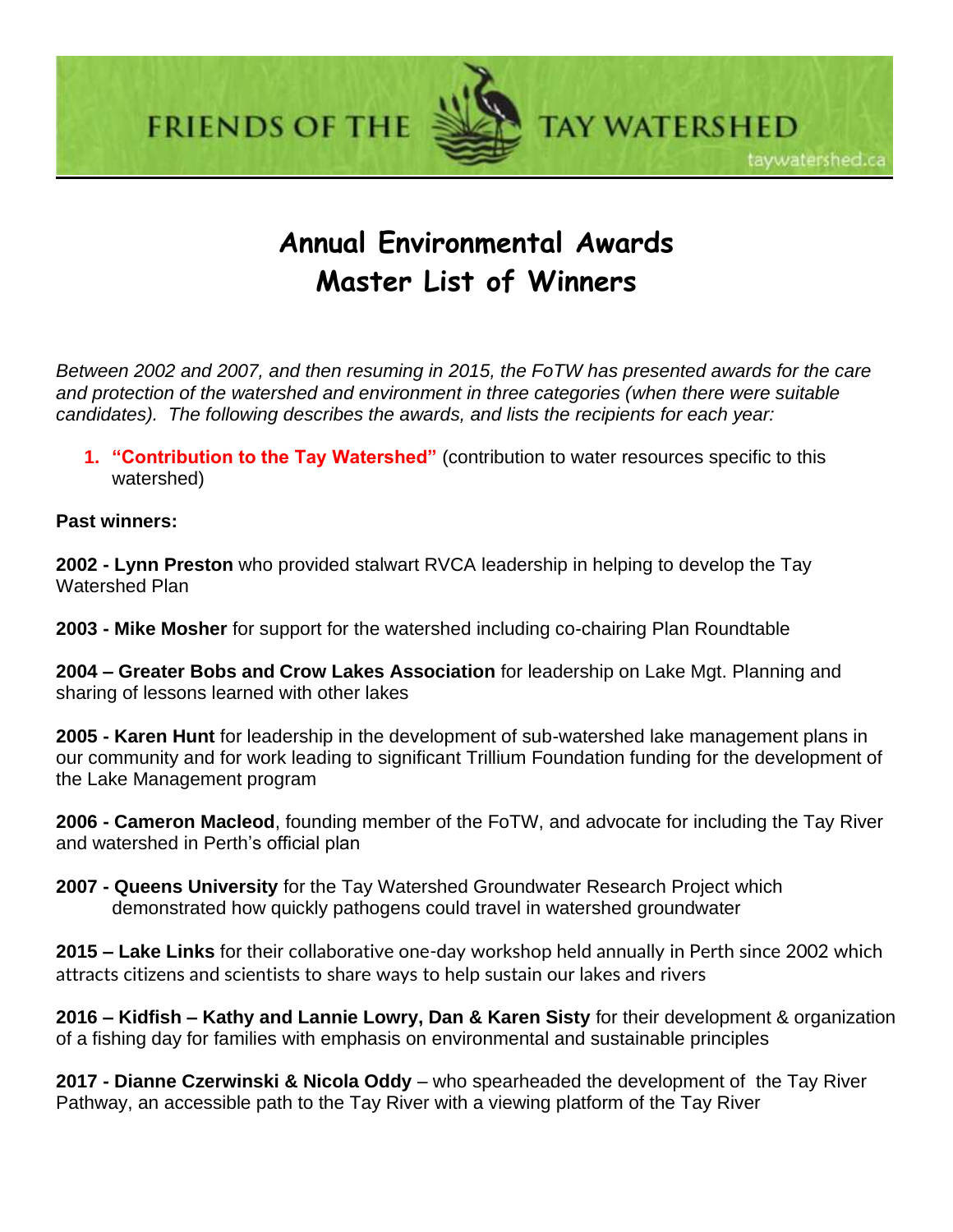**2018 - Noelle Reeve – Tay Valley Township Planner** for appreciation and application of environmental principles in the municipal planning process

**2019 – David Taylor – Past President, Friends of the Tay Watershed** founder of the FoTW, and for vision and steadfast leadership of the watershed organization for 20 years

**2020 - Irv Dardick – Eagle Lake** for early and long-term lake management leadership and work in identifying and protecting the flora of the Tay watershed

**2. "Contribution to Water Resources at the provincial, national or international level**" (person or organization, either local or outside area, whose activities have an impact on water resources on a wider basis)

## **Past winners:**

**2002 - Appellants in the OMYA water permit hearings** for important gains in policy at the provincial level, including acceptance of the watershed approach to management

## **2003 - not presented**

**2004 - Minister of Environment** to Minister Dombrowsky for her interest in and support for a more sustainable provincial regard for the environment

**2005 – Canadian Environmental Law Association – CELA** for providing equitable access to justice especially for small organizations like lake associations and for fostering long-term, sustainable solutions to environmental concerns

**2006 – M.A.P.L.E**. – the Mutual Association for the Preservation of Lake Environments for their program which had a nursery housed at Christie Lake which provided a variety of indigenous plants for use by local lake associations to restore habitats and improve shoreline quality and for their Shoreline Classification Manual

**2007 – Ontario's Environmental Farm Plan Program** for leadership and support for sustainable and environmental farming practices

**2015 – Watersheds Canada** for education and support of environmental practices such as shoreline planting and preservation

**2016 – Lanark County Stewardship Council** for continued promotion and support of environmental programs with advice, displays, and financial aid

**2017 - Kat Kavanagh / Water Rangers** for their development of tools to help citizens and scientists record and analyze water data in watershed rivers and lakes

**2018 – Ontario Nature** for leading the charge against Ontario Bill 66 that declared Ontario was open for business and ignored legal requirements to protect water and would override policies intended to protect sources of municipal drinking water

**2019 – FOCA – Federation of Ontario Cottagers' Associations** for protecting thriving and sustainable waterfronts across Ontario through effective communication, education and advocacy